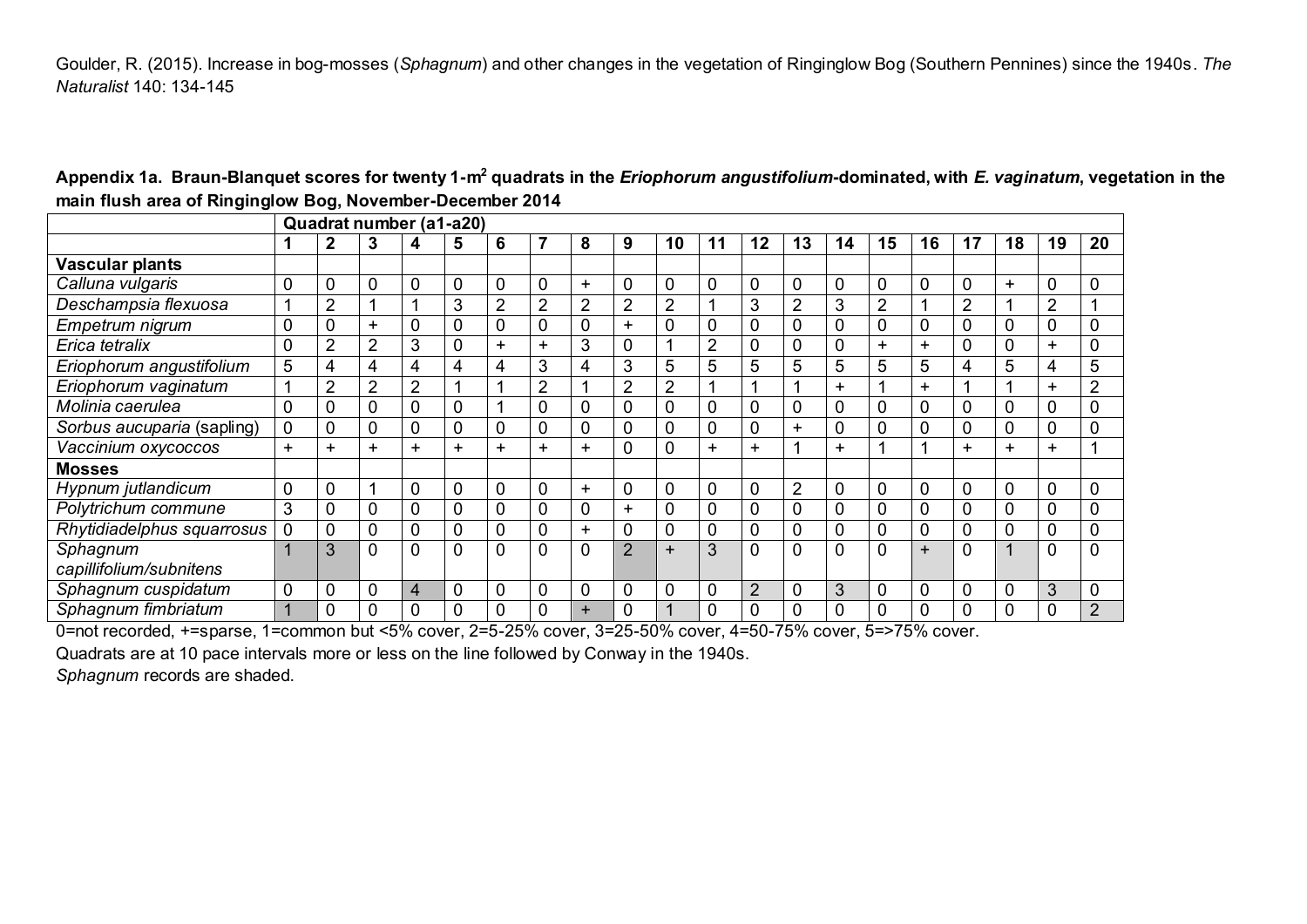Goulder, R. (2015). Increase in bog-mosses (*Sphagnum*) and other changes in the vegetation of Ringinglow Bog (Southern Pennines) since the 1940s. *The Naturalist* 140: 134-145

|                            | Quadrat number (v1-v20) |                |                  |                |                |                |   |                |                |                |                |                |                |                |              |           |     |              |                |               |
|----------------------------|-------------------------|----------------|------------------|----------------|----------------|----------------|---|----------------|----------------|----------------|----------------|----------------|----------------|----------------|--------------|-----------|-----|--------------|----------------|---------------|
|                            |                         | 2              | 3                | 4              | 5              | 6              |   | 8              | 9              | 10             | 11             | 12             | 13             | 14             | 15           | 16        | 17  | 18           | 19             | 20            |
| <b>Vascular plants</b>     |                         |                |                  |                |                |                |   |                |                |                |                |                |                |                |              |           |     |              |                |               |
| Calluna vulgaris           | 0                       | $\overline{0}$ | $\ddot{}$        | 0              | $\mathbf 0$    | 0              | 0 | 0              | 0              | 0              | $\mathbf 0$    | 0              |                |                | $\ddot{}$    | 4         |     | $\Omega$     | 0              | 0             |
| Deschampsia flexuosa       | 1                       |                |                  |                |                | $\overline{2}$ | 3 | 4              | 3              | $\overline{2}$ |                |                | 3              | $\overline{2}$ | 4            | 2         | 3   | 3            | $\overline{2}$ | $\mathcal{D}$ |
| Empetrum nigrum            | 0                       | 0              | $\boldsymbol{0}$ | 0              | 0              | 0              | 0 | 0              | 0              | 0              | 0              | +              | 0              | $\ddot{}$      | 0            |           | $+$ | $+$          | 0              |               |
| Erica tetralix             | 0                       | 0              | $\mathbf 0$      | 0              | $\mathbf 0$    | 0              | 0 | 0              | 0              | 0              | $\mathbf 0$    | $\mathbf 0$    | 0              | $\overline{2}$ | $\ddot{}$    |           |     | $+$          | 0              |               |
| Eriophorum angustifolium   | $\overline{2}$          |                | $+$              |                | ÷              | 0              | 0 | 0              | 0              | 0              | $\pm$          |                | $\ddot{}$      | ÷              |              | $\pm$     | ÷.  |              |                |               |
| Eriophorum vaginatum       | 3                       | 3              | 5                | 4              | 5              | 4              | 4 | 3              | 4              | 5              | 5              | 5              | 4              | 3              | 3            | 3         | 4   | 3            | 4              | 4             |
| Galium saxatile            | $\ddot{}$               |                | 0                | 0              | 0              | 0              | 0 | 0              | 0              | 0              | 0              | 0              | 0              | 0              |              |           |     |              | 0              |               |
| Vaccinium oxycoccos        | $\ddot{}$               | $\mathbf 0$    |                  |                | 0              |                | 0 |                |                |                |                | ÷.             | ÷              | ÷              |              | $\ddot{}$ |     | $+$          | $\ddot{}$      |               |
| <b>Mosses</b>              |                         |                |                  |                |                |                |   |                |                |                |                |                |                |                |              |           |     |              |                |               |
| Campylopus flexuosus       | $\pmb{0}$               | $\mathbf 0$    | $\boldsymbol{0}$ | $\mathbf 0$    | $\overline{0}$ | 0              | 0 | 0              | 0              | $\mathbf 0$    | $\mathbf 0$    | 0              | 0              | $\ddot{}$      | 0            |           |     | $\mathbf{0}$ | $\mathbf 0$    | 0             |
| Dicranella heteromalla     | $\Omega$                | $\overline{0}$ | $\mathbf 0$      | $\mathbf 0$    | $\mathbf 0$    | 0              | 0 | 0              | 0              | $\Omega$       | $\mathbf 0$    | $\overline{0}$ | 0              | 0              | +            |           |     | $+$          | 0              |               |
| Hypnum jutlandicum         | 0                       | $\overline{0}$ | $\overline{0}$   | $\mathbf 0$    | $\mathbf 0$    | 0              | 0 | 0              | 0              | $\Omega$       | $\mathbf 0$    | 0              | 0              | 0              |              | $\pm$     |     |              | 0              |               |
| Polytrichum commune        | $\overline{2}$          | 3              | $+$              | и              | 0              | 0              | 0 | $\overline{2}$ | 0              | $\Omega$       | $\ddot{}$      | $\overline{0}$ | 0              |                | $\mathbf{0}$ |           |     | 3            | 0              |               |
| Rhytidiadelphus squarrosus | 0                       | +              | $\mathbf 0$      | 0              | 0              | 0              | 0 | 0              | 0              | $\mathbf{0}$   | 0              | 0              | 0              | 0              | 0            |           |     | $\Omega$     | 0              |               |
| Sphagnum fallax            | 4                       | $\ddot{}$      | $\mathbf 0$      | $\ddot{}$      | $\mathbf 0$    | 3              | 0 | $\ddot{}$      | $\overline{2}$ | $\mathbf 0$    | 0              | 0              | 0              | 0              | $\mathbf 0$  |           |     |              | $+$            |               |
| Sphagnum fimbriatum        | 0                       |                | 3                | $\overline{4}$ | 4              | C              | 3 |                | ი              | $\overline{2}$ | $\overline{2}$ | $\overline{2}$ | $\overline{2}$ |                | ÷            |           |     |              | 3              | 5             |

**Appendix 1b. Braun-Blanquet scores for twenty 1-m<sup>2</sup> quadrats in the vegetation dominated by** *Eriophorum vaginatum* **(with** *Deschampsia flexuosa***) in the main flush area of Ringinglow Bog, November-December 2014**

0=not recorded, +=sparse, 1=common but <5% cover, 2=5-25% cover, 3=25-50% cover, 4=50-75% cover, 5=>75% cover.

Quadrats are at 10 pace intervals more or less on the line followed by Conway in the 1940s except that quadrats 19 & 20 are on a parallel line about 20 m west of quadrats 1 & 2.

*Sphagnum* records are shaded.